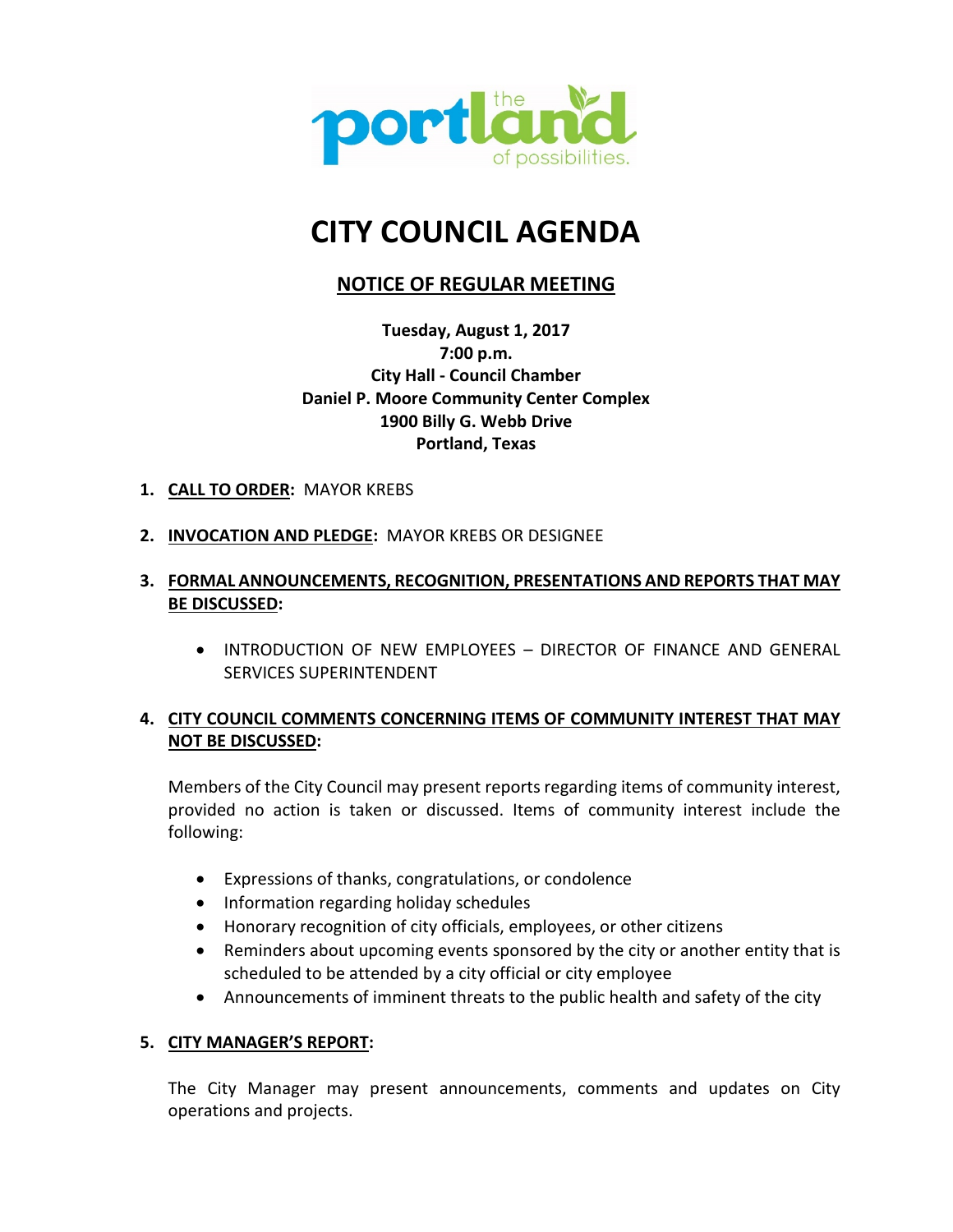# **6. MEMBERS OF THE AUDIENCE WHO WISH TO (1) COMMENT OR PRESENT QUESTIONS ABOUT AN AGENDA ITEM, (2) PRESENT QUESTIONS OR CONCERNS ON ISSUES NOT ON THE AGENDA, OR (3) PROPOSE REGULATORY OR POLICY CHANGES, MAY ADDRESS THE CITY COUNCIL FOR UP TO FOUR (4) MINUTES. SPEAKERS MUST COMPLY WITH THE FOLLOWING RULES**:

- Persons who wish to speak must fill out and turn in a speaker card before the meeting is convened (The Mayor will notify you when it's your turn to speak)
- All persons must speak from the podium, and must identify themselves and their places of residence
- All comments, requests and proposals must be presented to or through the Mayor
- If you have a petition or other information related to your topic, please present it to the City Secretary. Any electronic media (e.g. CD, DVD, flash drive) that the speaker would like to use while they speak MUST be submitted a minimum of 24 hours prior to the meeting. Please contact the City Secretary at (361) 777-4513 to coordinate.
- The Texas Open Meetings Act prohibits the City Council from responding to or discussing your comments. The Mayor or City Council may:
	- 1. Make a statement of factual information
	- 2. Recite an existing policy in response to a question, or
	- 3. Advise the speaker that a subject will be placed on the agenda at a future meeting.
- It is the policy of the City Council that citizens shall have the right to be heard, and that no Council member, staff member, or member of the audience may berate, embarrass, accuse, or show personal disrespect for a member of the City Council, staff, or member of the public at any City Council meeting.
- **7. MINUTES OF PREVIOUS MEETING**: THE CITY COUNCIL WILL CONSIDER THE MINUTES OF ITS JULY 18, 2017 REGULAR MEETING AND JULY 20, 2017 WORKSHOP – MAYOR KREBS AND CITY SECRETARY
- **8. SETTING DATES FOR PUBLIC HEARINGS:** THE CITY COUNCIL WILL CONSIDER SETTING DATES FOR PUBLIC HEARINGS ON THE PROPOSED TAX INCREASE **–** DIRECTOR OF **FINANCF**
- **9. EXECUTIVE SESSION:** THE CITY COUNCIL WILL CONDUCT AN EXECUTIVE SESSION ACCORDING TO GOVERNMENT CODE:
	- §551.087 DELIBERATION REGARDING ECONOMIC DEVELOPMENT NEGOTIATIONS RELATED TO COMMERCIAL OR FINANCIAL INFORMATION THAT THE GOVERNMENTAL BODY HAS RECEIVED FROM A BUSINESS PROSPECT THAT THE GOVERNMENTAL BODY SEEKS TO HAVE LOCATE, STAY, OR EXPAND IN OR NEAR THE TERRITORY OF THE GOVERNMENTAL BODY AND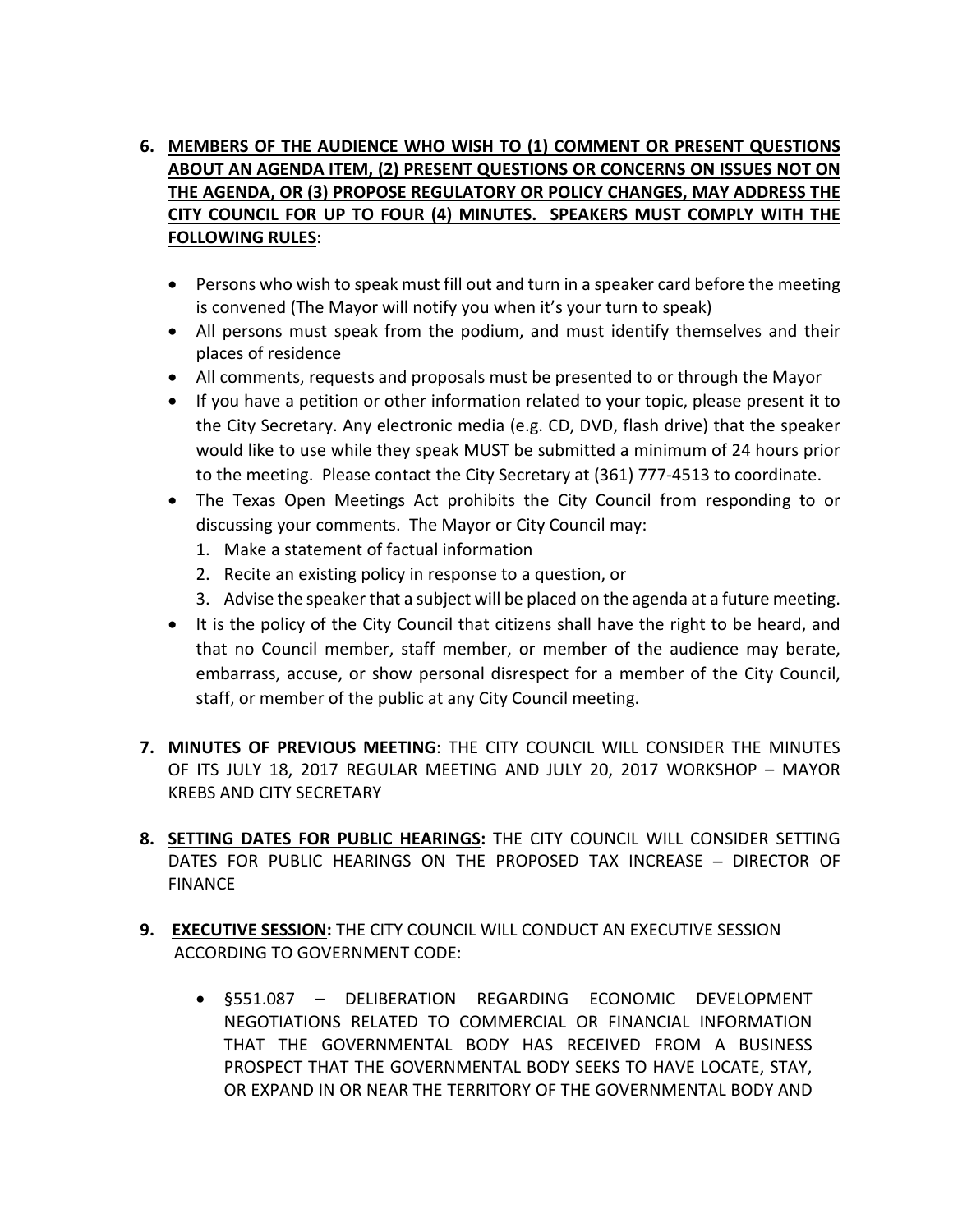WITH WHICH THE GOVERNMENTAL BODY IS CONDUCTING ECONOMIC DEVELOPMENT NEGOTIATIONS

#### **10. ADJOURNMENT:** MAYOR KREBS

#### **NOTICE OF ASSISTANCE**

If you plan to attend this public meeting and you have a disability that requires special arrangements to be made, please contact City Secretary, Annette Hall (361) 777-4513 or annette.hall@portlandtx.com in advance of the meeting. Reasonable accommodations will be made to facilitate your participation. The City Hall is wheelchair accessible and specially marked parking spaces are located in front of its entrance. Special seating will be provided in the Council Chamber during the meeting.

#### **BRAILLE IS NOT AVAILABLE**

**Posted:** July 28, 2017 by 5:00 p.m. **By: Portland City Hall Annette Hall** Electronically at www.portlandtx.com City Secretary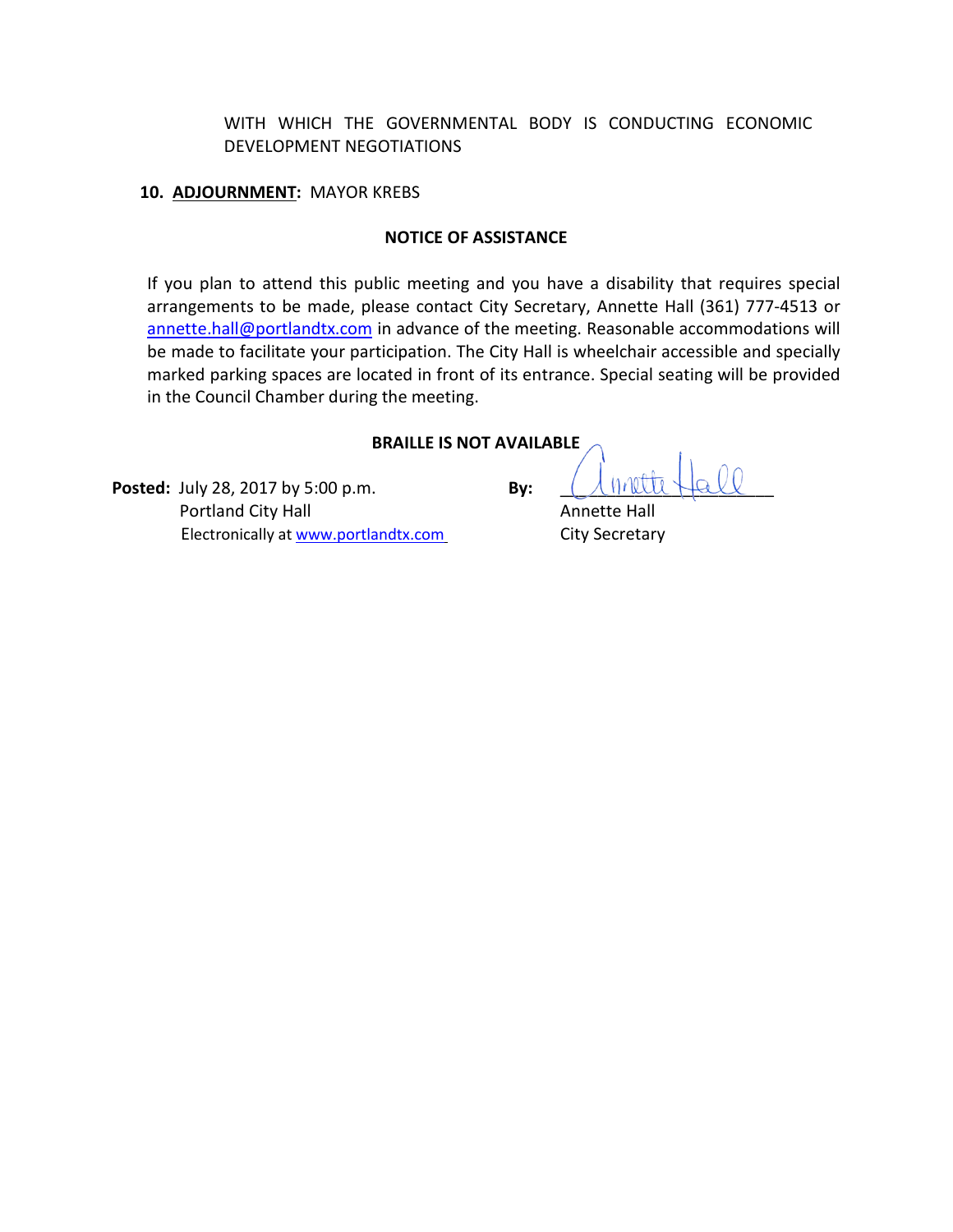# **CITY OF PORTLAND CITY COUNCIL REGULAR MEETING MINUTES JULY 18, 2017 – 7:00 P.M**.

On this the 18<sup>th</sup> day of July 2017, the Council of the City of Portland convened in a regular meeting session at 7:00 p.m. in the Council Chambers of City Hall, Daniel P. Moore Community Center Complex and notice of regular meeting giving the time, place and date and subject having been posted as described by Section 551 of the Government Code.

#### **MEMBERS PRESENT**:

| David Krebs            | Mayor                                  |
|------------------------|----------------------------------------|
| Cathy Skurow           | <b>Council Member</b>                  |
| Gary Moore Sr.         | <b>Council Member</b>                  |
| John Green             | <b>Council Member</b>                  |
| Bill T. Wilson II      | <b>Council Member</b>                  |
| <b>MEMBERS ABSENT:</b> |                                        |
| Ron Jorgensen          | Mayor Pro Tem                          |
| John G. Sutton Jr.     | <b>Council Member</b>                  |
| <b>STAFF PRESENT:</b>  |                                        |
| Randy Wright           | City Manager                           |
| <b>Brian DeLatte</b>   | <b>Assistant City Manager</b>          |
| Annette Hall           | <b>City Secretary</b>                  |
| <b>Katie Griffin</b>   | Director of Finance                    |
| Mark Cory              | <b>Chief of Police</b>                 |
| Lyle Lombard           | <b>Fire Chief</b>                      |
| Mona Gandy             | Director of Marketing & Communications |
| <b>Ginny Moses</b>     | <b>Library Director</b>                |
| <b>Terrell Elliott</b> | <b>IT Manager</b>                      |
| Drew Schell            | IT Technician                          |
| <b>Brandon Lemon</b>   | <b>Assistant Accountant</b>            |
|                        |                                        |

And with a quorum being present, the following business was transacted:

## **A. PROCEDURAL MATTERS, HONORS AND RELATED NON-ACTION ITEMS:**

## **1. CALL TO ORDER:** MAYOR KREBS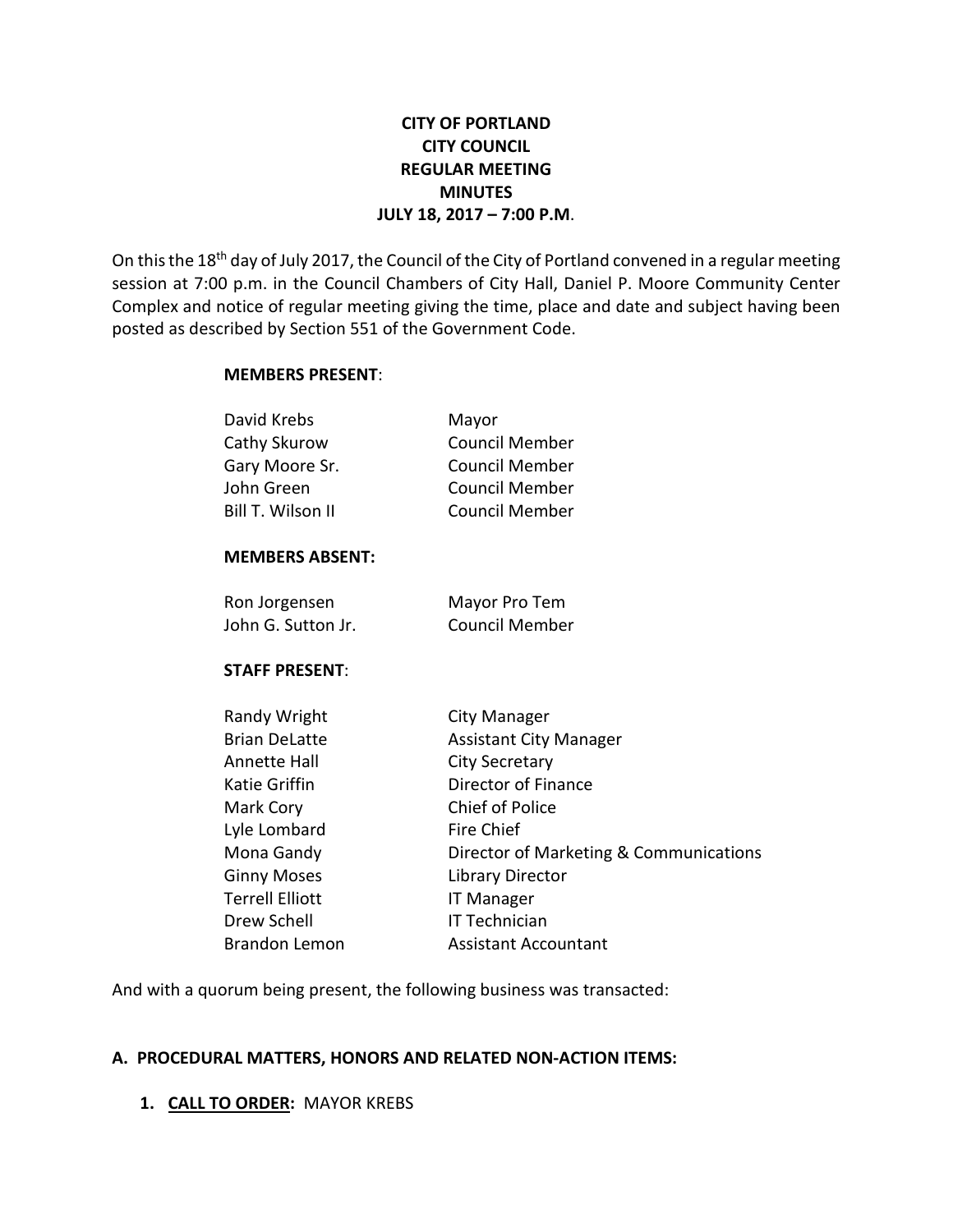Mayor Krebs called the meeting to order at 7:00 pm.

## **2. INVOCATION AND PLEDGE:** MAYOR KREBS OR DESIGNEE

Mayor Krebs gave the invocation and led the Pledge of Allegiance.

## **3. FORMAL ANNOUNCEMENTS, RECOGNITION, PRESENTATIONS AND REPORTS THAT MAY BE DISCUSSED:**

There were none.

# **4. CITY COUNCIL COMMENTS CONCERNING ITEMS OF COMMUNITY INTEREST THAT MAY NOT BE DISCUSSED:**

Members of the City Council may present reports regarding items of community interest, provided no action is taken or discussed. Items of community interest include the following:

- Expressions of thanks, congratulations, or condolence
- Information regarding holiday schedules
- Honorary recognition of city officials, employees, or other citizens
- Reminders about upcoming events sponsored by the city or another entity that is scheduled to be attended by a city official or city employee
- Announcements of imminent threats to the public health and safety of the city

Council Member Skurow commented that the City's budget season has begun and encouraged public participation to better understand the process before public hearings begin to set the tax rate.

Council Member Moore announced that he attended the Port of Corpus Christi Commissioners Meeting that included an announcement of the approval of a lease agreement for 41 acres on Inner Harbor with Howard Energy Partners and the appointment of Wes Hoskins and Sean Strawbridge to the San Patricio EDC Board of Directors.

## **5. CITY MANAGER'S REPORT:**

The City Manager may present announcements, comments and updates on City operations and projects.

• Gave an update on San Patricio County tax appraisals process.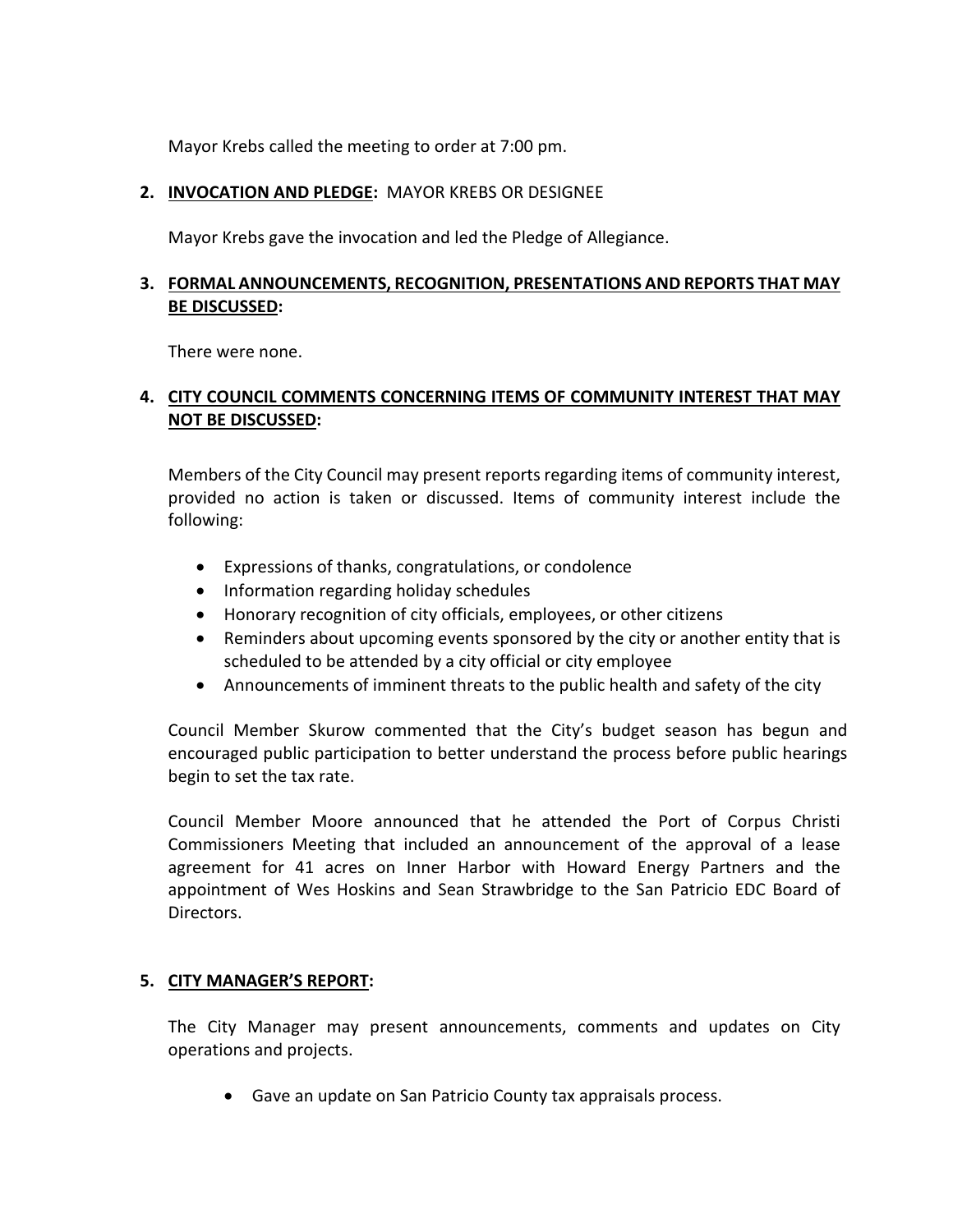- Announced that the San Pat County Appraisal District has appointed Robert Cenci as their new Chief Appraiser
- Announced that San Patricio Economic Development Corporation will hold their monthly partner breakfast tomorrow at North Shore Country Club at 7:30 a.m.
- Announced that the City's Budget Workshop on Thursday at 4:30 p.m.

# **6. MEMBERS OF THE AUDIENCE WHO WISH TO (1) COMMENT OR PRESENT QUESTIONS ABOUT AN AGENDA ITEM, (2) PRESENT QUESTIONS OR CONCERNS ON ISSUES NOT ON THE AGENDA, OR (3) PROPOSE REGULATORY OR POLICY CHANGES, MAY ADDRESS THE CITY COUNCIL FOR UP TO FOUR (4) MINUTES. SPEAKERS MUST COMPLY WITH THE FOLLOWING RULES**:

- Persons who wish to speak must fill out and turn in a speaker card before the meeting is convened (The Mayor will notify you when it's your turn to speak)
- All persons must speak from the podium, and must identify themselves and their places of residence
- All comments, requests and proposals must be presented to or through the Mayor
- If you have a petition or other information related to your topic, please present it to the City Secretary. Any electronic media (e.g. CD, DVD, flash drive) that the speaker would like to use while they speak MUST be submitted a minimum of 24 hours prior to the meeting. Please contact the City Secretary at (361) 777-4513 to coordinate.
- The Texas Open Meetings Act prohibits the City Council from responding to or discussing your comments. The Mayor or City Council may:
	- 1. Make a statement of factual information
	- 2. Recite an existing policy in response to a question, or
	- 3. Advise the speaker that a subject will be placed on the agenda at a future meeting.
- It is the policy of the City Council that citizens shall have the right to be heard, and that no Council member, staff member, or member of the audience may berate, embarrass, accuse, or show personal disrespect for a member of the City Council, staff, or member of the public at any City Council meeting.

There were none.

**7. MINUTES OF PREVIOUS MEETING:** THE CITY COUNCIL WILL CONSIDER THE MINUTES OF ITS JULY 5, 2017 REGULAR MEETING – MAYOR KREBS AND CITY SECRETARY

Council Member Green made the motion to approve the minutes of the July 5, 2017 regular meeting, seconded by Council Member Moore.

The motion passed with the following vote: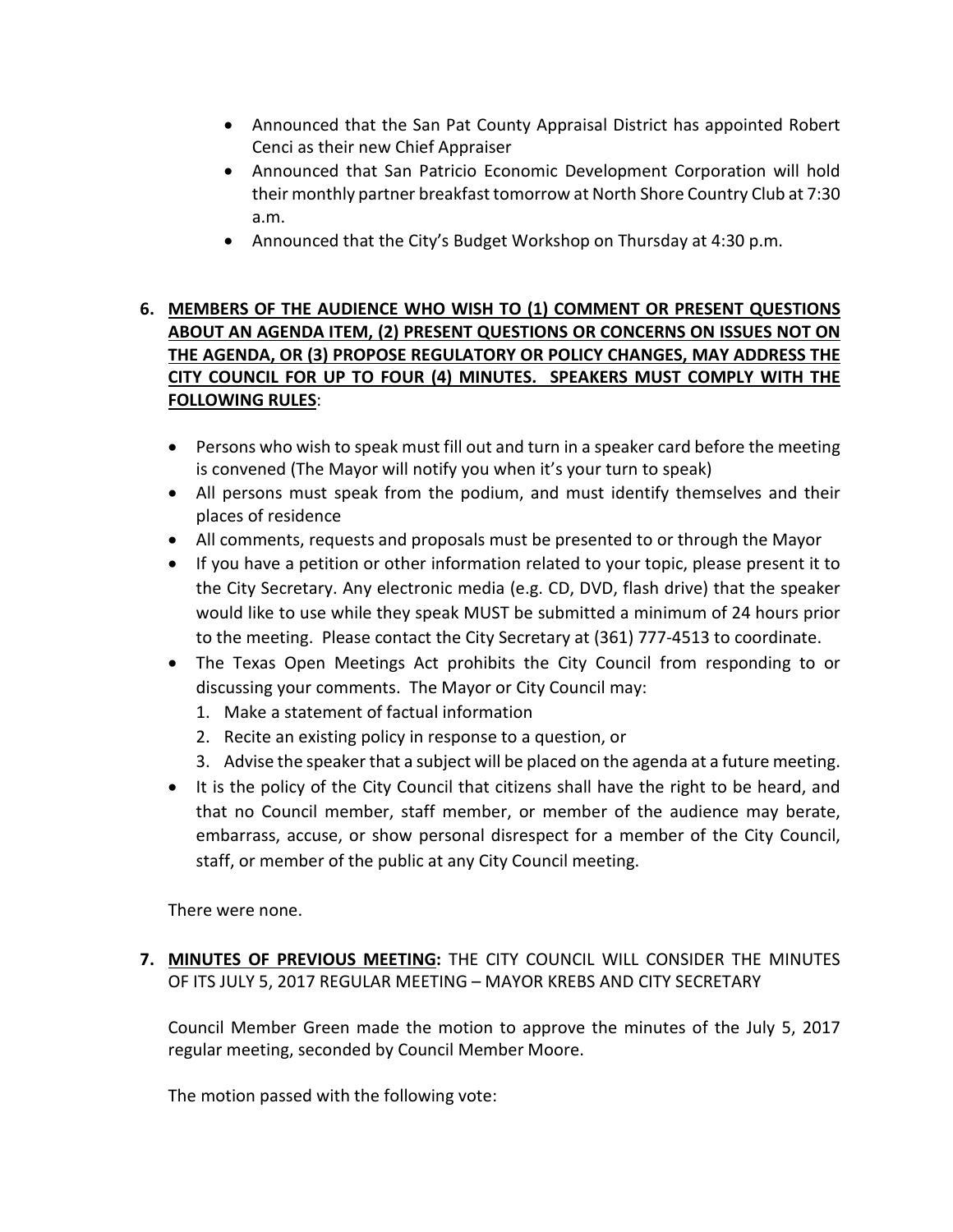Aye: 4 - Mayor Krebs, Council Member Skurow, Council Member Moore, and Council Member Green

Nay: 0 -

Absent: 3 - Mayor Pro Tem Jorgensen, Council Member Wilson and Council Member Sutton

Abstained: 0 -

**8. AUTHORIZATION TO CONDUCT THE 2017 CITIZEN SATISFACTION SURVEY:** THE CITY COUNCIL WILL CONSIDER ENGAGING NATIONAL SERVICE RESEARCH TO CONDUCT A SURVEY OF PORTLAND CITIZENS – CITY MANAGER

City Manager, Randy Wright presented the following information:

The City of Portland conducts periodic surveys of its residents to assess community needs and the City's performance.

Our success as a city rests largely on our ability to both understand and deliver a menu of quality services that our citizens want and need. We conduct periodic surveys to gauge our day-to-day performance, understand the needs of the community, and identify changes in citizen attitudes over time.

Surveys were conducted 2012 and again in 2015. Since 2015, many changes have occurred in the area and it is important to understand how our citizens view those changes.

Director of Marketing & Communications, Mona Gandy, explained that NSR has the most Texas Municipal survey experience of the four proposals received. The same methodology used in the previous survey conducted will be used in this one. 3,000 surveys will be mailed and will collect a minimum of 400 random surveys through a combination of email, phone and online instruments. The survey and data analysis will be completed in September.

The City Council, City Manager and Ms. Gandy discussed the proposal cost by NSR of \$10,250 and reviewing the survey questions before they are mailed to Portland residents.

Council Member Green made the motion to engage National Service Research to conduct a citizen satisfaction survey at an approximate cost of \$10,250, seconded by Council Member Skurow.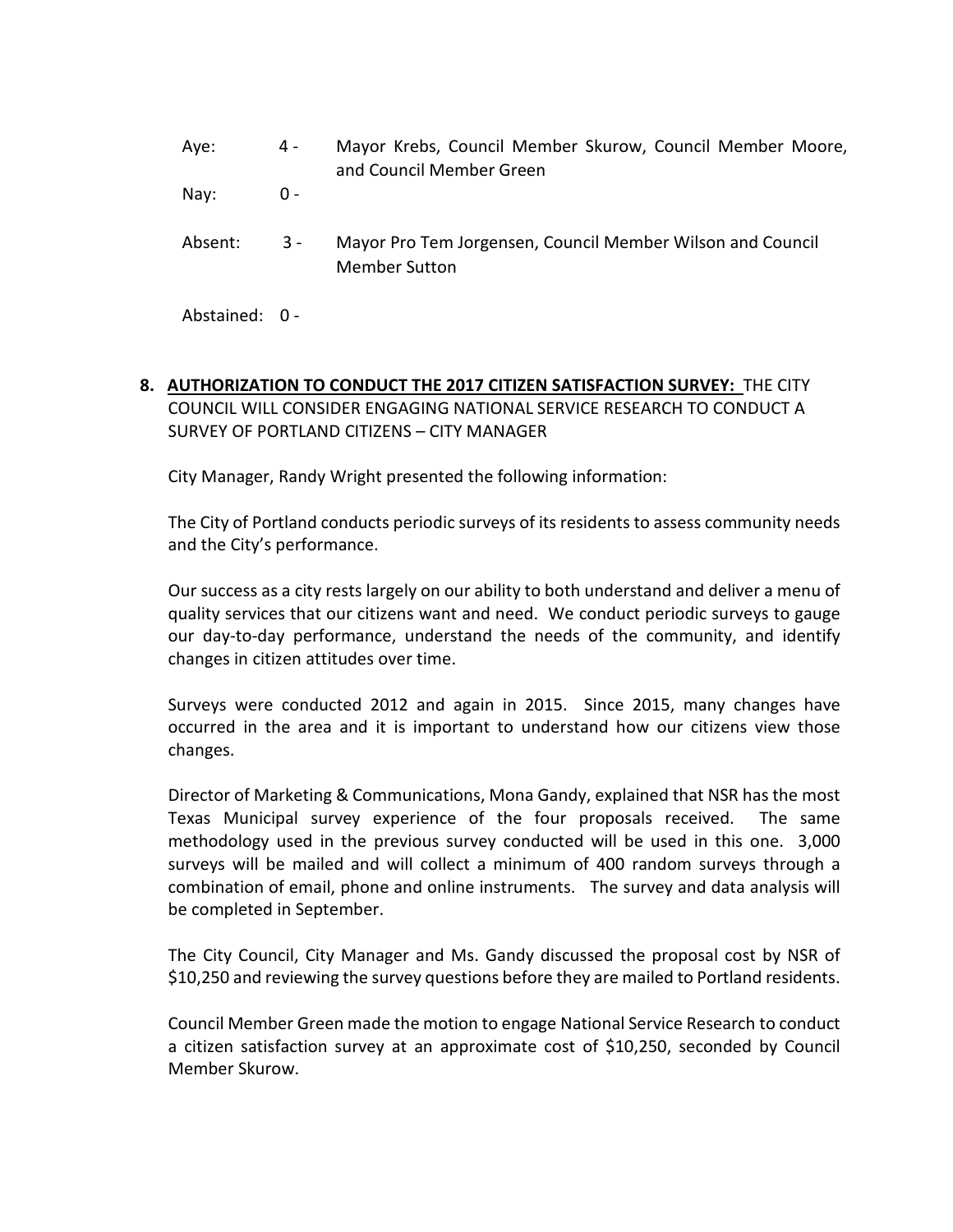The motion passed with the following vote:

- Aye: 4 Mayor Krebs, Council Member Skurow, Council Member Moore, and Council Member Green
- Nay: 0 -
- Absent: 3 Mayor Pro Tem Jorgensen, Council Member Wilson and Council Member Sutton

Abstained: 0 -

**9. STREET IMPROVEMENT PROGRAM PHASE 9A PROJECT CLOSEOUT:** THE CITY COUNCIL WILL CONSIDER CHANGE ORDER NO. 7 IN THE AMOUNT OF \$51,873.40, FINAL PAY APPLICATION, AND PROJECT ACCEPTANCE FOR THE STREET IMPROVEMENT PROGRAM PHASE 9A – ASSISTANT CITY MANAGER

Assistant City Manager, Brian DeLatte, presented the following information:

Construction of the city-wide Phase 9A Street Improvements Program has been completed. Haas-Anderson Construction completed overlays and rehabilitations on 12 streets. LJA Engineering has inspected the work and recommends project acceptance. With the approval of Change Order No. 7, the project was completed \$91,010.20 under budget.

Change Order No. 7 formally authorizes the remainder of the field changes that were issued by City Staff throughout the project. The field changes utilized allowances available for unforeseen conditions customary in these types of projects.

| <b>Item</b>                     | <b>Budget</b>  | <b>Actual</b>  |
|---------------------------------|----------------|----------------|
| <b>Construction Contract</b>    | \$3,393,235.70 | \$3,393,235.70 |
| <b>Construction Contingency</b> | \$240,000.00   | \$165,827.69   |
| and Allowances                  |                |                |
| <b>Construction</b>             | \$152,570.00   | \$135,732.11   |
| <b>Administration and</b>       |                |                |
| <b>Testing</b>                  |                |                |
| <b>Total Construction Cost</b>  | \$3,785,805.70 | \$3,694,795.50 |
| <b>Over/(Under) Budget</b>      |                | (591, 010.20)  |

The unaudited breakdown of final projects costs is as follows: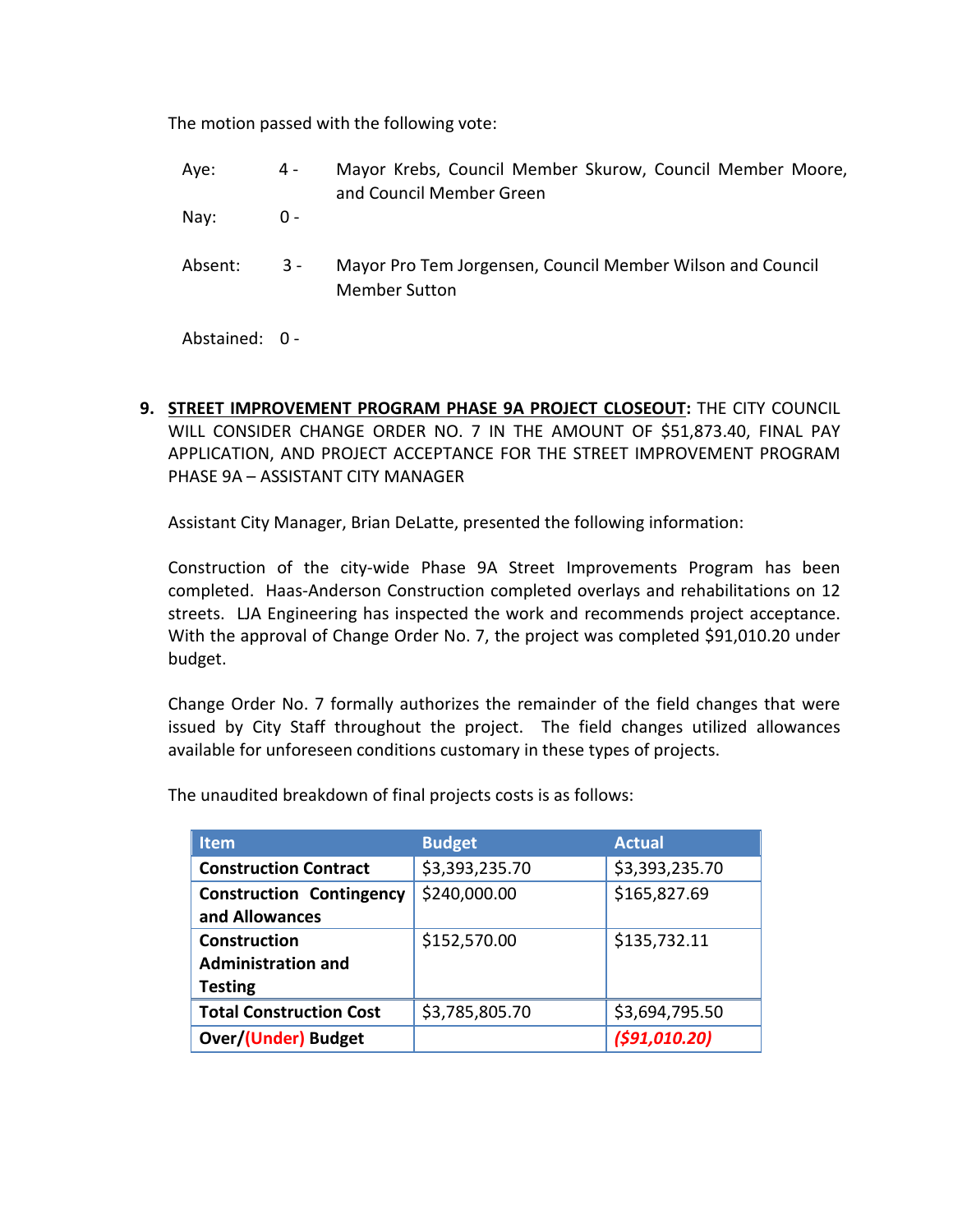Council Member Moore made the motion to approve the Street Improvement Program Phase 9A Change Order No. 7 in the amount of \$51,873.40, the final pay application, and project acceptance, seconded by Council Member Green.

The motion passed with the following vote:

- Aye: 4 Mayor Krebs, Council Member Skurow, Council Member Moore, and Council Member Green Nay: 0 -
- Absent: 3 Mayor Pro Tem Jorgensen, Council Member Wilson and Council Member Sutton
- Abstained: 0 -

# **10. MUNICIPAL PARK AND SPORTS COMPLEX IMPROVEMENTS PROJECT CHANGE ORDER**

**NO. 2:** THE CITY COUNCIL WILL CONSIDER MUNICIPAL PARK AND SPORTS COMPLEX IMPROVEMENTS PROJECT CHANGE ORDER NO. 2 IN THE AMOUNT OF \$168,091.00 – ASSISTANT CITY MANAGER

Assistant City Manager, Brian DeLatte presented the following information:

Construction is nearing completion on the Municipal Park and Sports Complex Improvements Project. Several field changes and utilization of contract allowances have been incurred to date during the construction and Change Order No. 2 formally authorizes those changes. The project remains on budget and on schedule for a late August 2017 substantial completion.

Change Order No. 2 formally authorizes a number of previously approved field changes and utilization of contract allowances. The only remaining significant field change or allowance not covered under this change order is the park entrance sign at each park, which are budgeted and will be processed during project closeout.

Council member Green made the motion to authorize the City Manager to execute Change Order No. 2 with Hellas Construction in the amount of \$168,091.00., seconded by Council Member Moore.

The motion passed with the following vote:

Aye: 4 - Mayor Krebs, Council Member Skurow, Council Member Moore, and Council Member Green

Nay: 0 -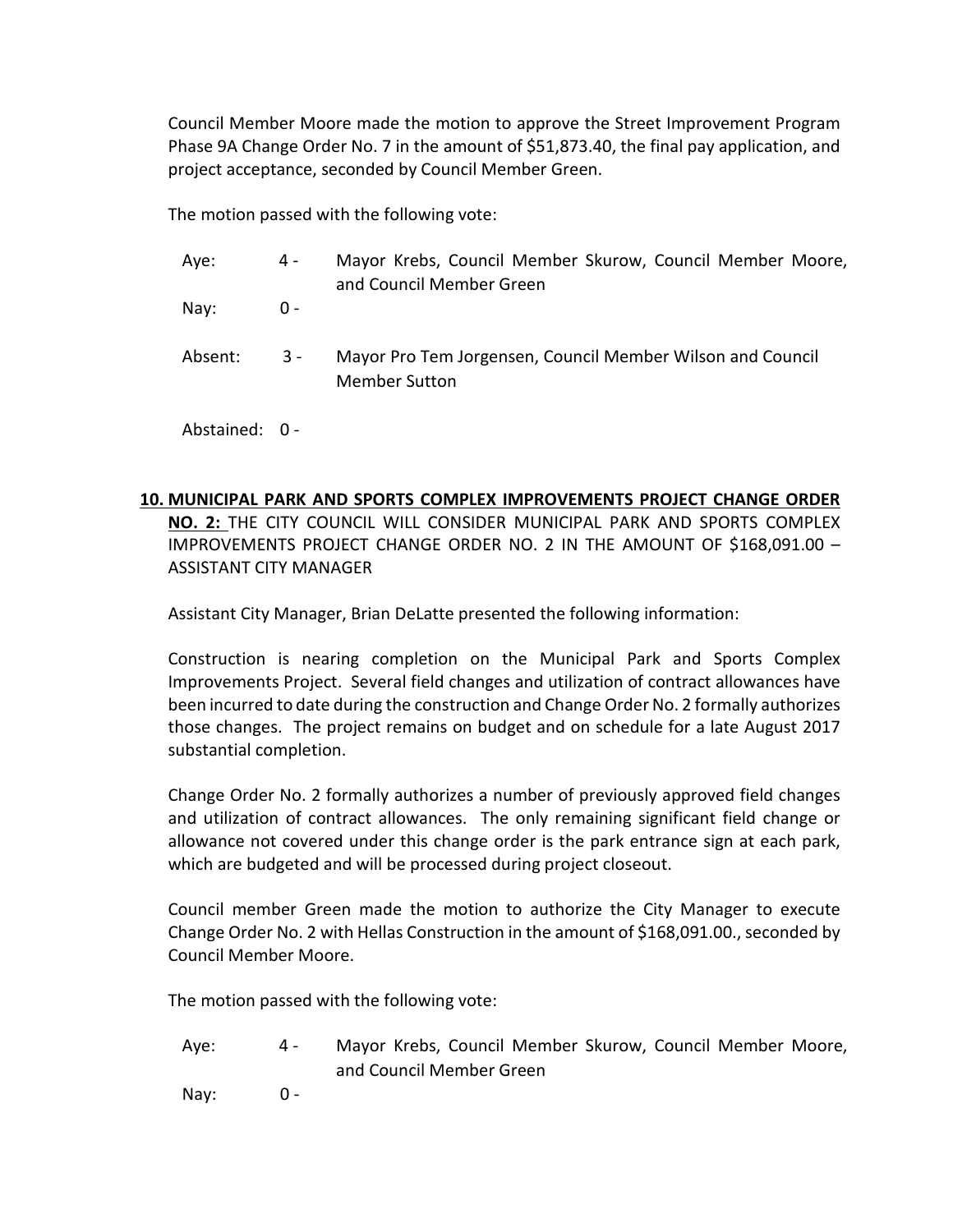Absent: 3 - Mayor Pro Tem Jorgensen, Council Member Wilson and Council Member Sutton

Abstained: 0 -

# **11. CREATION OF SPORTS DIRECTOR POSITION**: THE CITY COUNCIL WILL CONSIDER AUTHORIZING THE ADDITION OF A SPORTS DIRECTOR TO MANAGE OPERATIONS OF THE CITY'S SPORTS VENUES – CITY MANAGER

City Manager, Randy Wright, presented the following information:

Hellas Construction will complete construction of the Municipal Park and Sports Complex projects by mid-September or earlier. We have already begun negotiation with a national company to provide baseball tournaments at facilities.

To ensure that we are able to meet our primary goals of (1) providing quality sports venues for our kids, (2) creating a park destination for our residents, and (3) maximizing our sports tourism potential, a single point of contact and coordinator is needed. The scope of work and time needed to oversee the physical maintenance of our facilities, and the time required to promote and coordinate maximum usage is so great that an additional department director is required.

If approved, this position will oversee and manage the operations of the City's sports venues, and serve as our liaison for local leagues and out-of-town tournament organizations.

Although not a part of this agenda item, for FY 2017-2018, the City Council will be asked to consider adding two maintenance workers to provide support for these facilities as well as the parks department at large.

The City's new \$17 million sports venues are nearing completion. A new position entitled Sports Director is needed to successfully manage operations and coordination of the facilities.

Council member Skurow made the motion to authorize the City Manager to establish the position of Sports Director, seconded by Council Member Green.

The motion passed with the following vote:

Aye: 4 - Mayor Krebs, Council Member Skurow, Council Member Moore, and Council Member Green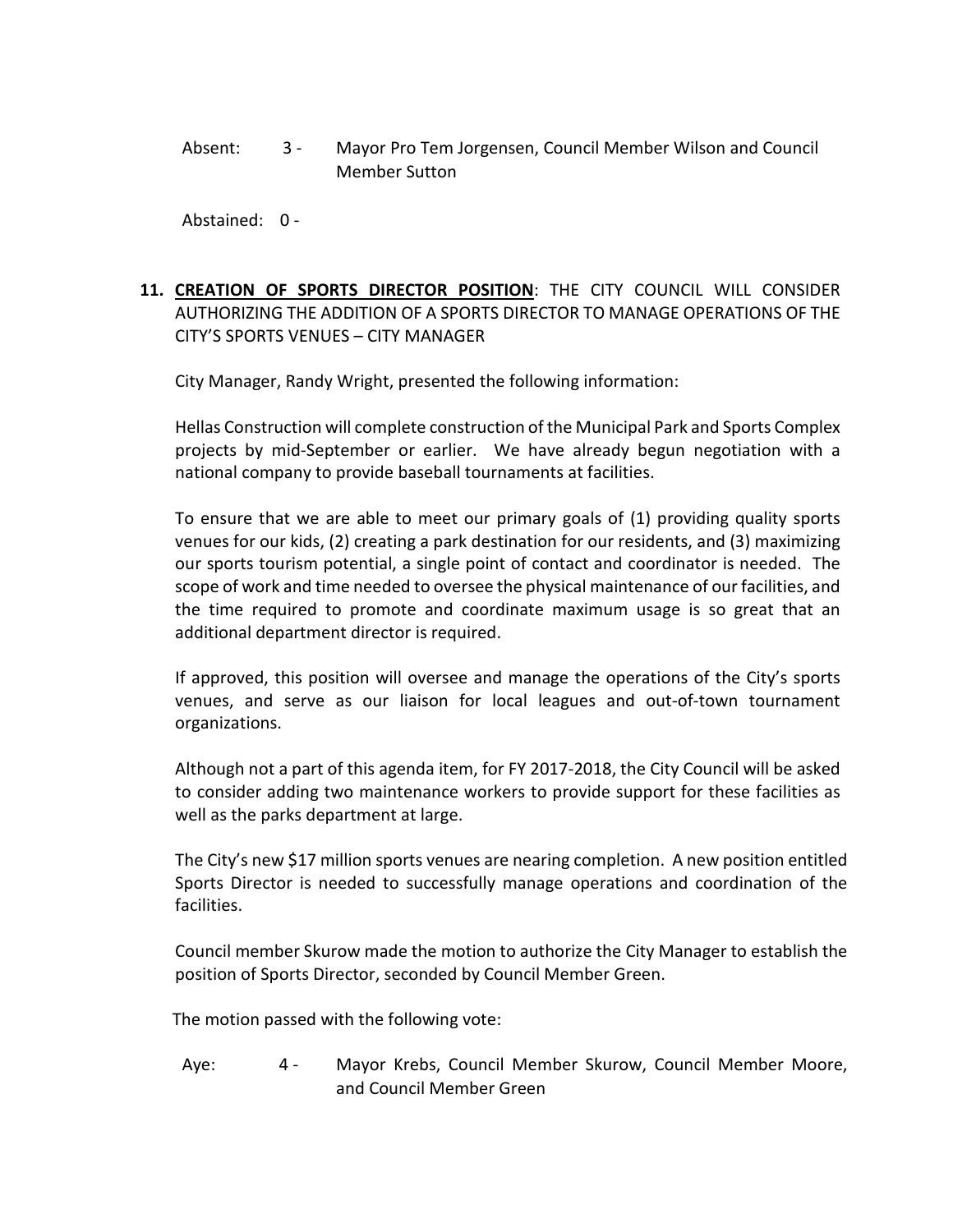Nay: 0 -

Absent: 3 - Mayor Pro Tem Jorgensen, Council Member Wilson and Council Member Sutton

Abstained: 0 -

- **12. EXECUTIVE SESSION:** THE CITY COUNCIL WILL CONDUCT AN EXECUTIVE SESSION ACCORDING TO GOVERNMENT CODE:
	- §551.087 DELIBERATION REGARDING ECONOMIC DEVELOPMENT NEGOTIATIONS RELATED TO COMMERCIAL OR FINANCIAL INFORMATION THAT THE GOVERNMENTAL BODY HAS RECEIVED FROM A BUSINESS PROSPECT THAT THE GOVERNMENTAL BODY SEEKS TO HAVE LOCATE, STAY, OR EXPAND IN OR NEAR THE TERRITORY OF THE GOVERNMENTAL BODY AND WITH WHICH THE GOVERNMENTAL BODY IS CONDUCTING ECONOMIC DEVELOPMENT NEGOTIATIONS

At 7:24 p.m. Mayor Krebs announced that the City Council will conduct an Executive Session according to Government Code:

• §551.087 – DELIBERATION REGARDING ECONOMIC DEVELOPMENT NEGOTIATIONS RELATED TO COMMERCIAL OR FINANCIAL INFORMATION THAT THE GOVERNMENTAL BODY HAS RECEIVED FROM A BUSINESS PROSPECT THAT THE GOVERNMENTAL BODY SEEKS TO HAVE LOCATE, STAY, OR EXPAND IN OR NEAR THE TERRITORY OF THE GOVERNMENTAL BODY AND WITH WHICH THE GOVERNMENTAL BODY IS CONDUCTING ECONOMIC DEVELOPMENT NEGOTIATIONS

Council Member Wilson arrived at 7:52 p.m.

Mayor Krebs reconvened the meeting at 8:04 p.m. and announced that the Executive Session was concluded at 8:03 p.m.

## **13. ADJOURNMENT:** MAYOR KREBS

Mayor Krebs adjourned the meeting 8:05 p.m.

#### **NOTICE OF ASSISTANCE**

If you plan to attend this public meeting and you have a disability that requires special arrangements to be made, please contact City Secretary Annette Hall (361) 777-4513 or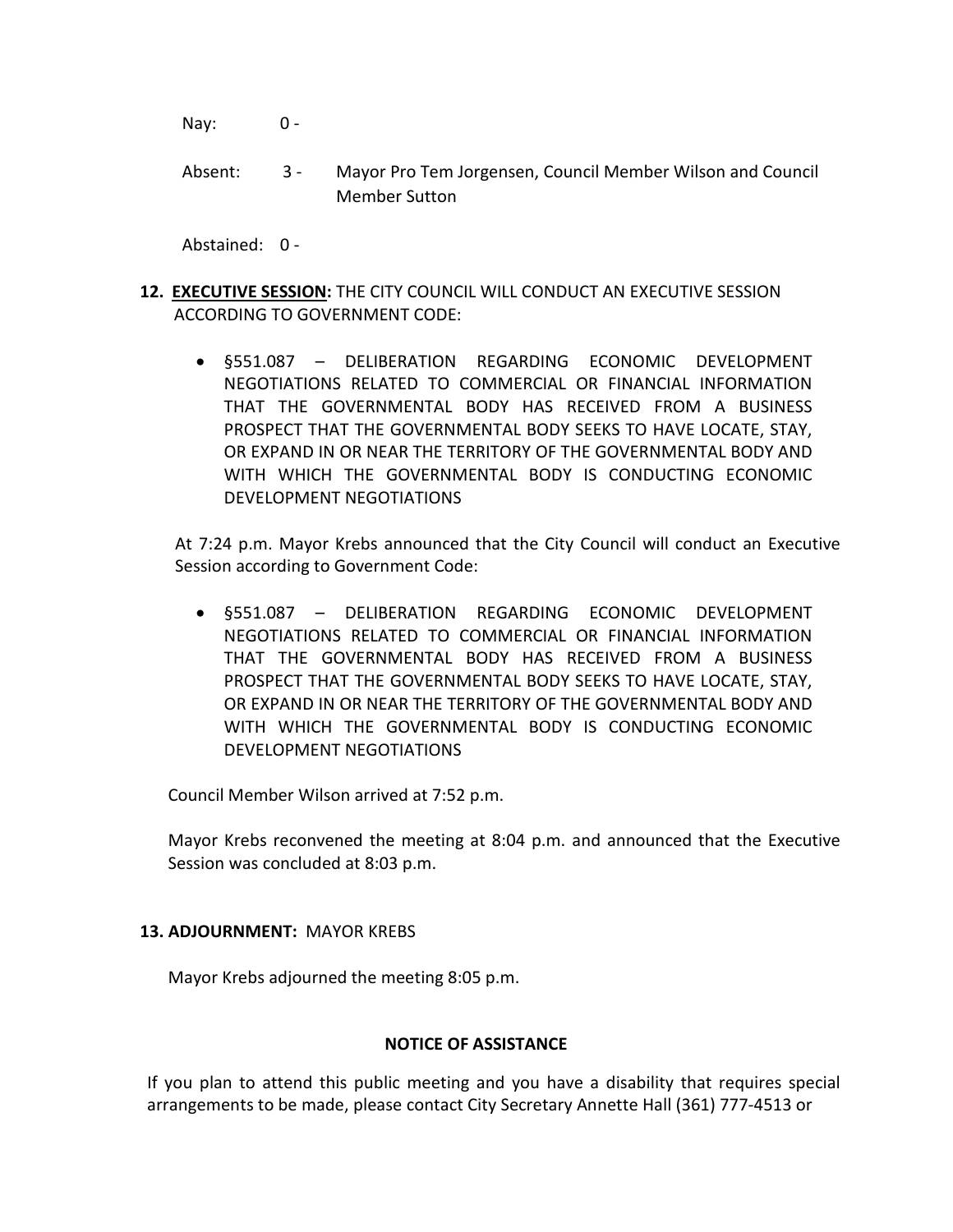[annette.hall@portlandtx.com](mailto:annette.hall@portlandtx.com) in advance of the meeting. Reasonable accommodations will be made to facilitate your participation. The City Hall is wheelchair accessible and specially marked parking spaces are located in front of its entrance. Special seating will be provided in the Council Chamber during the meeting.

## **BRAILLE IS NOT AVAILABLE**

Approved:

David Krebs, Mayor

\_\_\_\_\_\_\_\_\_\_\_\_\_\_\_\_\_\_\_\_\_\_\_

\_\_\_\_\_\_\_\_\_\_\_\_\_\_\_\_\_\_\_\_\_\_\_

Attest:

City Secretary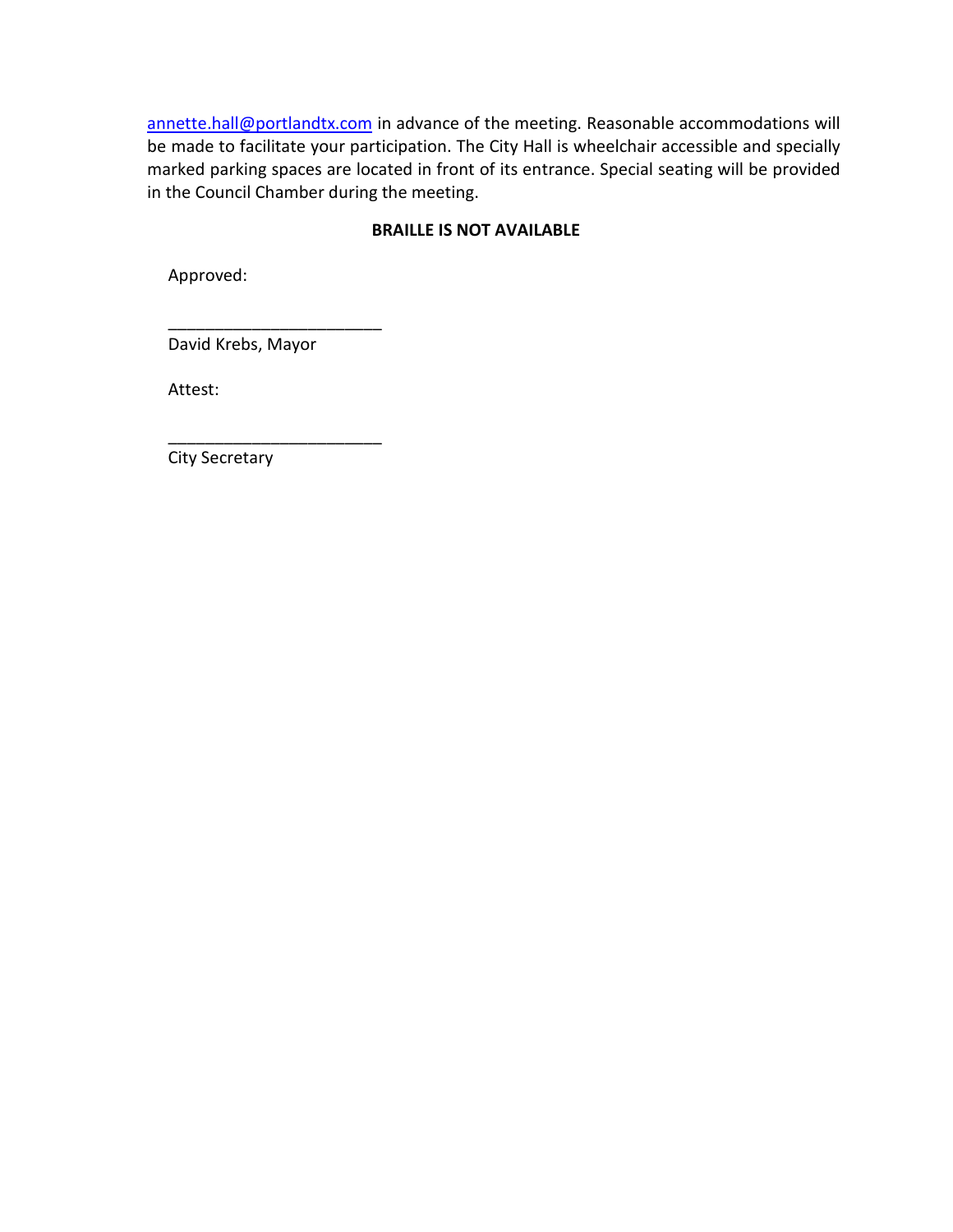# **CITY OF PORTLAND CITY COUNCIL WORKSHOP MEETING JULY 20, 2017 – 4:30 P.M**.

On this the 20<sup>th</sup> day of July 2017, the Council of the City of Portland convened in a workshop meeting session at 4:30 p.m. in the Council Chambers of City Hall, Daniel P. Moore Community Center Complex and notice of workshop meeting giving the time, place and date and subject having been posted as described by Section 551 of the Government Code.

#### **MEMBERS PRESENT**:

| David Krebs        | Mayor                 |
|--------------------|-----------------------|
| Cathy Skurow       | <b>Council Member</b> |
| Gary Moore, Sr.    | <b>Council Member</b> |
| John Green         | <b>Council Member</b> |
| Bill T. Wilson, II | <b>Council Member</b> |
|                    |                       |

#### **MEMBERS ABSENT:**

| Ron Jorgensen       | Mayor Pro Tem         |
|---------------------|-----------------------|
| John G. Sutton, Jr. | <b>Council Member</b> |

## **STAFF PRESENT**:

| Randy Wright         | City Manager                           |
|----------------------|----------------------------------------|
| <b>Brian DeLatte</b> | <b>Assistant City Manager</b>          |
| Annette Hall         | <b>City Secretary</b>                  |
| Katie Griffin        | Director of Finance                    |
| Lyle Lombard         | <b>Fire Chief</b>                      |
| Terrell Elliott      | <b>IT Manager</b>                      |
| <b>Ginny Moses</b>   | Library Director                       |
| Dorothy Torres       | Children's Librarian                   |
| Mark Cory            | <b>Chief of Police</b>                 |
| <b>Becky Stewart</b> | Division Coordinator - Administration  |
| Lorenzo Lara         | Controller                             |
| Josh Irvin           | <b>General Services Superintendent</b> |
| Joe Lopez            | <b>Chief Plant Operator</b>            |
| Sheri Gagliano       | <b>Aquatics Specialist</b>             |
| Ana Mooney           | <b>Administrative Assistant</b>        |

And with a quorum being present, the following business was transacted: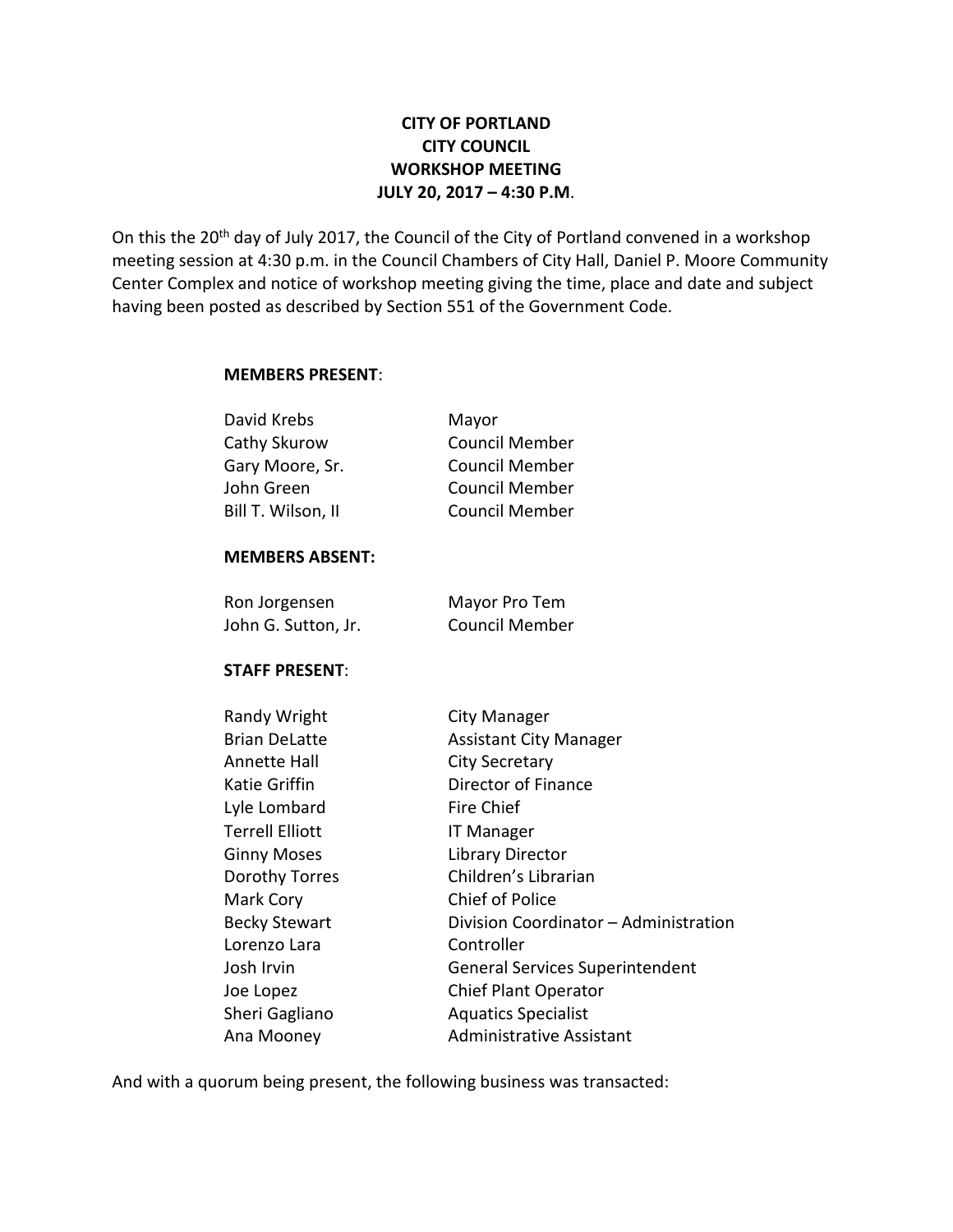## **1. CALL TO ORDER:** MAYOR KREBS

Mayor Krebs called the workshop to order at 4:30 p.m.

**2. CAPITAL PROGRAM:** THE CITY COUNCIL WILL DISCUSS THE 5 YEAR CAPITAL PROGRAM (OCTOBER 1, 2017 THROUGH SEPTEMBER 30, 2021) - CITY MANAGER

City Manager, Randy Wright, explained that this item will be combined and discussed under item No. 3.

**3. BUDGETS:** THE CITY COUNCIL WILL DISCUSS REVISIONS TO THE CURRENT BUDGET (2016- 2017 FISCAL YEAR), ADOPTION OF A NEW BUDGET (2017-2018 FISCAL YEAR) AND RELATED MATTERS - MAYOR, CITY MANAGER AND DIRECTOR OF FINANCE

City Manager, Randy Wright, presented and reviewed the following information with the City Council:

## **Budgeting 101**

- a. Open to the public/transparent
- b. Governed by GASB (Government Accounting Standards Board)
- c. Divided into funds (7)
	- General Fund
	- Waters/Wastewater Fund
	- Venue Sales Tax Fund
	- Type B Sales Tax Fund
	- HOT Fund
	- Drainage Fund
	- Debt Service Fund

Controller, Lorenzo Lara, presented and reviewed the calculations of transfers between funds for the Preliminary Budget Year 2018 with the City Council.

#### *Budget Calendar*

Director of Finance, Katie Griffin, presented and reviewed the 2017-2018 Budget Calendar with the City Council.

## *Capital Improvement Plan*

City Manager, Randy Wright, explained that there has been no changes since the last time the 2017-2021 Capital Improvement Plan was presented in May.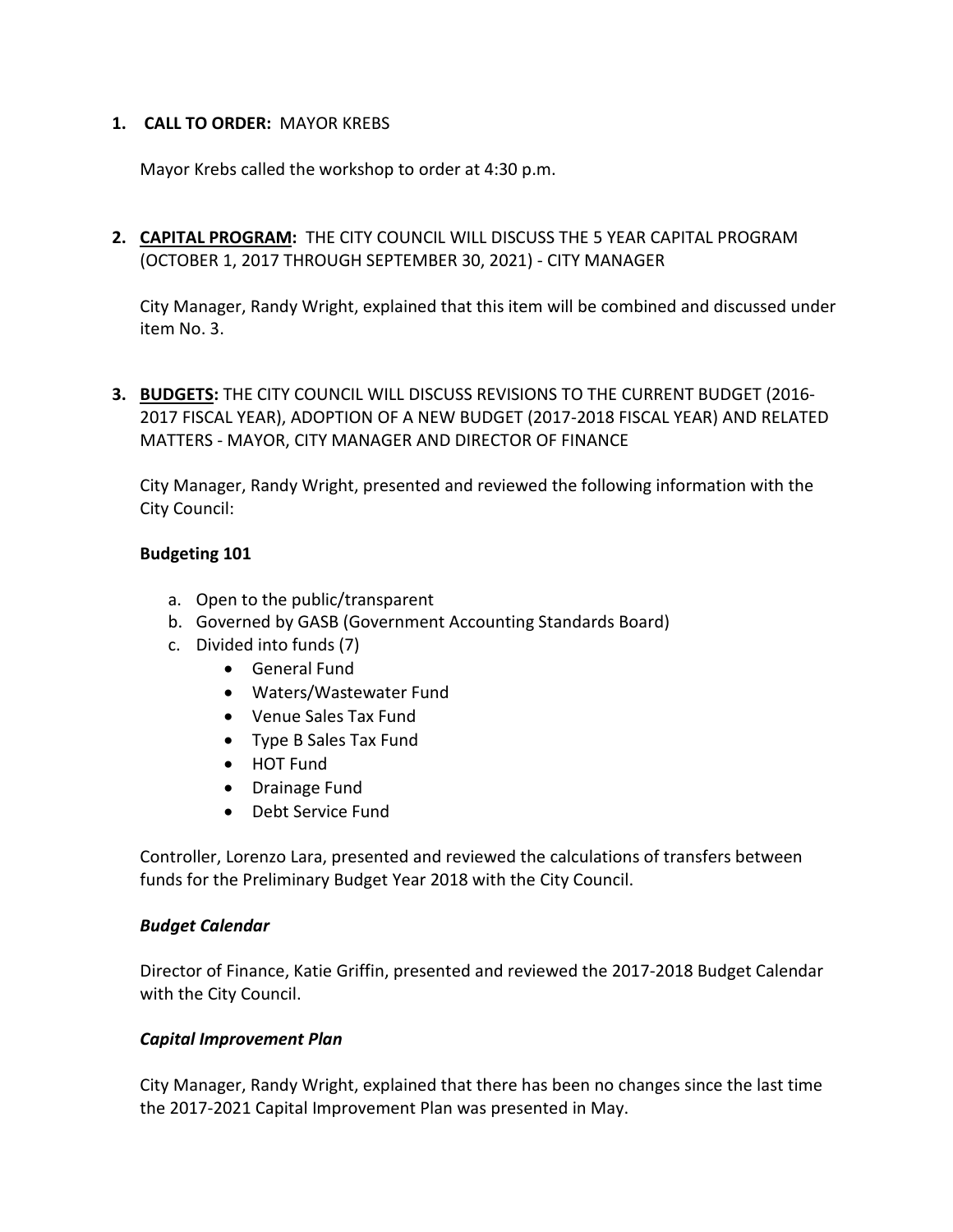## *Tax Rate History*

Director of Finance, Katie Griffin, presented and reviewed the following information with the City Council:

- Major Sources of Revenue
	- o Ad Valorem Taxes
	- o Tax Franchise & Other Taxes
	- o Licenses
	- o Permits Intergovernmental
	- o Revenue Charges for Service
	- o Fines & Forfeitures
- Ad Valorem Tax Rate History 2011-2017
- General Fund Sales Tax History 2009-2017

# *Comparing Portland to Area Communities*

Assistant City Manager, Brian DeLatte presented and reviewed the following information with the City Council:

Comparison Goal and Methodology

- Our goal was to compare area cities' building permit fees, utility rates, and ad valorem tax rates to determine the annualized local government fees and taxes associated with living in each area city
- The following parameters were utilized for comparative purposes:
	- 2016 fees and rate used for common comparisons
	- 1,500 SF home with assed value of \$176,000
- Building Permit Fees
- Water Rates
- Wastewater Rates
- Solid Waste Rates
- Total Utility Bill
- City Ad Valorem Tax Rates
- School District Ad Valorem Tax Rate
- County Ad Valorem Tax Rate
- Total Combined Ad Valorem Tax Rates
- Total Annual Building Permit Fees, Utility Rates, and Ad Valorem Taxes
- City of Portland Projected Population
- Assuming 2.0% and 3% Growth Rate
- Full Time Equivalent Positions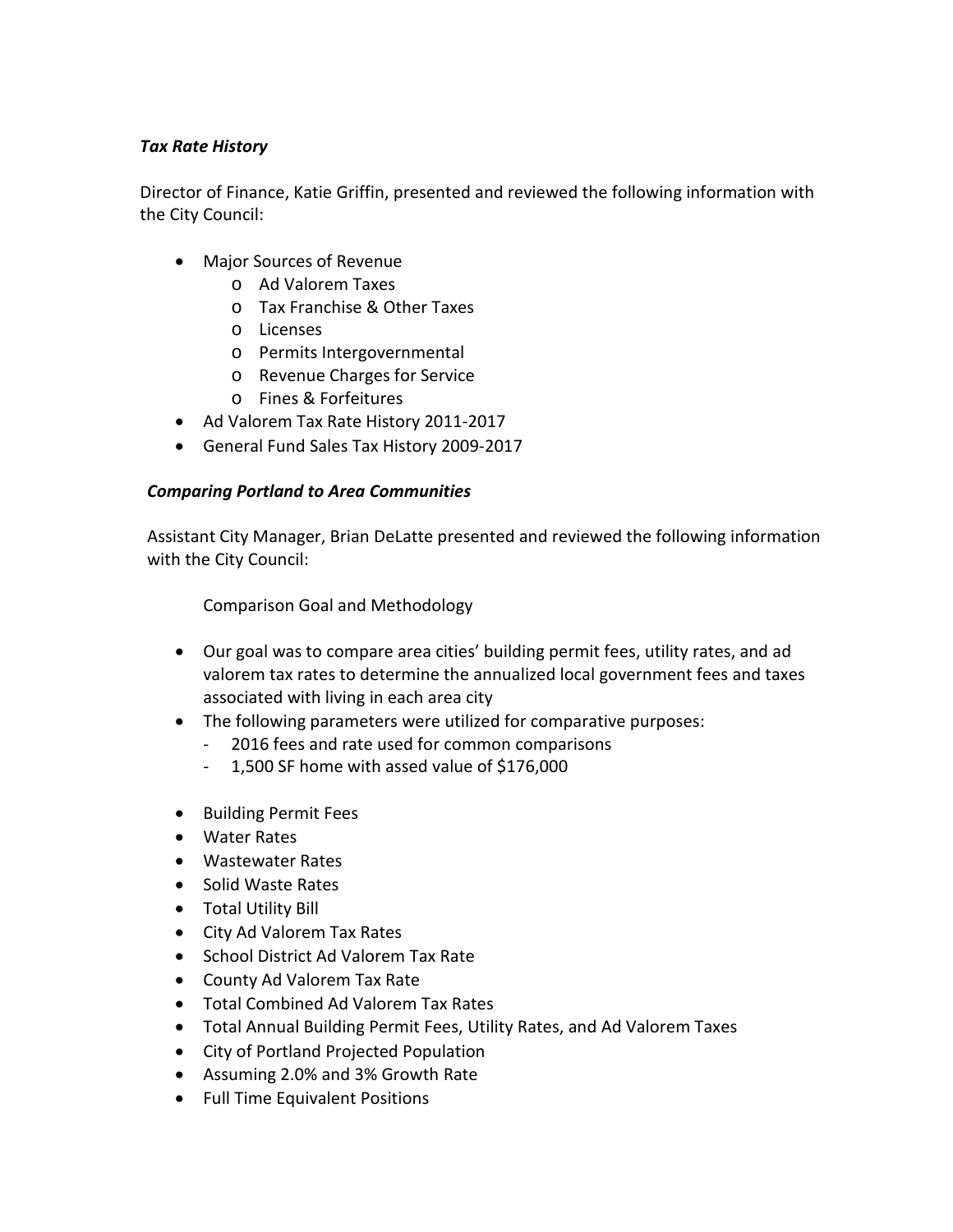The City Council and City Manager discussed preliminary budget options, growth and population of the city, surrounding industry, and sales tax predictions.

Mayor Krebs recessed the workshop at 5:45 p.m.

Mayor Krebs reconvened the workshop at 6:25 p.m.

## *Funding Employee Pay for Performance*

City Manager, Randy Wright, presented and reviewed the following with the City Council:

- Escalating salary costs
- Vacation buyback

## *Budget Summaries*

City Manager, Randy Wright, presented and reviewed the following Preliminary FY 2017- 2018 Budget Highlights by fund with the City Council:

- General Fund
- Water/Wastewater Enterprise Fund
- Drainage Fund
- Venue Sales Tax Fund
- Special Revenue (Type B) Sales Tax Fund
- Restricted Use Fund Changes and Features o HOT Fund
- Debt Service Fund Changes and Features

Director of Finance, Katie Griffin, presented and reviewed the following with the City Council:

- Preliminary Certified Values
- Preliminary Effective Rate

The City Council, City Manager, Assistant City Manager and Director of Finance discussed the following:

- Effective Tax Rate
- Rollback Rate
- Reserves
	- o 90 day in Operating funds
	- o \$100,000 in non-operating funds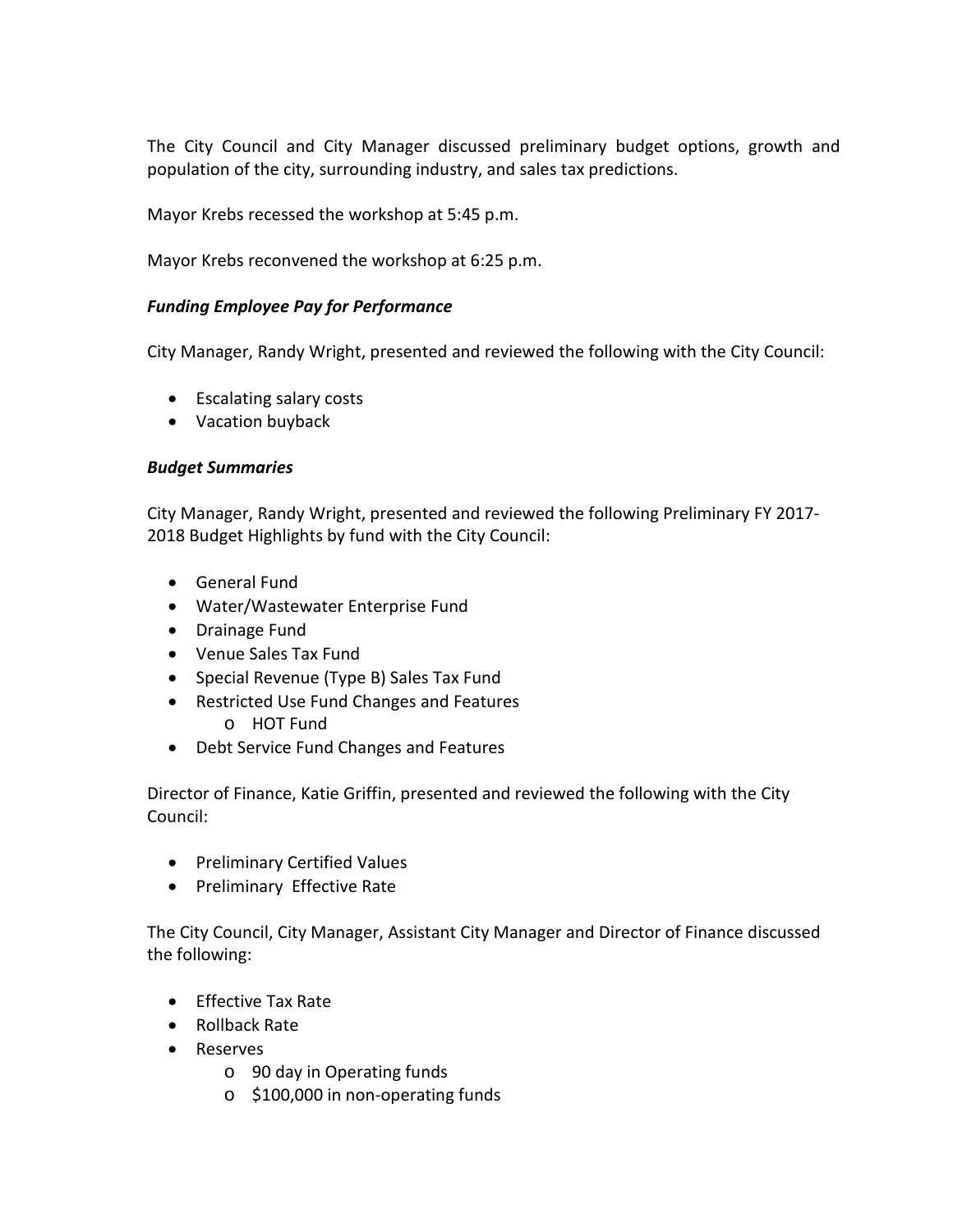- Drawdowns
	- o One time drawdowns for Capital items
- Proposed number of new employees
- Moving the Electronic Message Board purchase to 2018 budget

Director of Finance, Katie Griffin, presented and reviewed preliminary Fund Balance estimates and reserve requirements by fund with the City Council.

City Manager, Randy Wright, presented and reviewed the following proposed preliminary 2017 Tax rate with the City Council.

- The General Fund, the balanced budget as presented will require a property tax increase of almost 5 cents (\$0.04876) above the effective tax rate (\$0.549104).
- The current tax rate is \$0.566668. The new rate is \$0.59787. The calculated rollback rate is \$0.599000.
- About 2 cents is for I&S and will pay for voter-approved Bond 2016 payments.
- About 3 cents is for M&O. Most is for public safety personnel and maintenance employees. Capital equipment and project costs in the budget are funded through a drawdown of General Fund balance as well as from unused proceeds of a 2014 Tax Note.
- Even with the drawdown, the General Fund balance remains healthy and well above our minimum levels.
- Amending the preliminary CIP to move the 18-005 Electronic Message Board (\$200K) to FY 2018-19 will reduce the General Fund drawdown by \$100K.
- These numbers are preliminary and will be refine once the certified roll is received.
- Barring any problems, we will revisit in workshop before the next regular meeting (August 1).

# **4. ADJOURNMENT:** MAYOR KREBS

Mayor Krebs adjourned the workshop at 8:31 p.m.

## **NOTICE OF ASSISTANCE**

If you plan to attend this workshop and you have a disability that requires special arrangements to be made, please contact City Secretary Annette Hall (361-777-4513 or [annette.hall@portlandtx.com\)](mailto:arodriguez@portlandtx.com) in advance of the meeting. Reasonable accommodations will be made to facilitate your participation. The City Hall is wheelchair accessible and specially marked parking spaces are located in front of its entrance. Special seating will be provided in the Council Chamber during the workshop.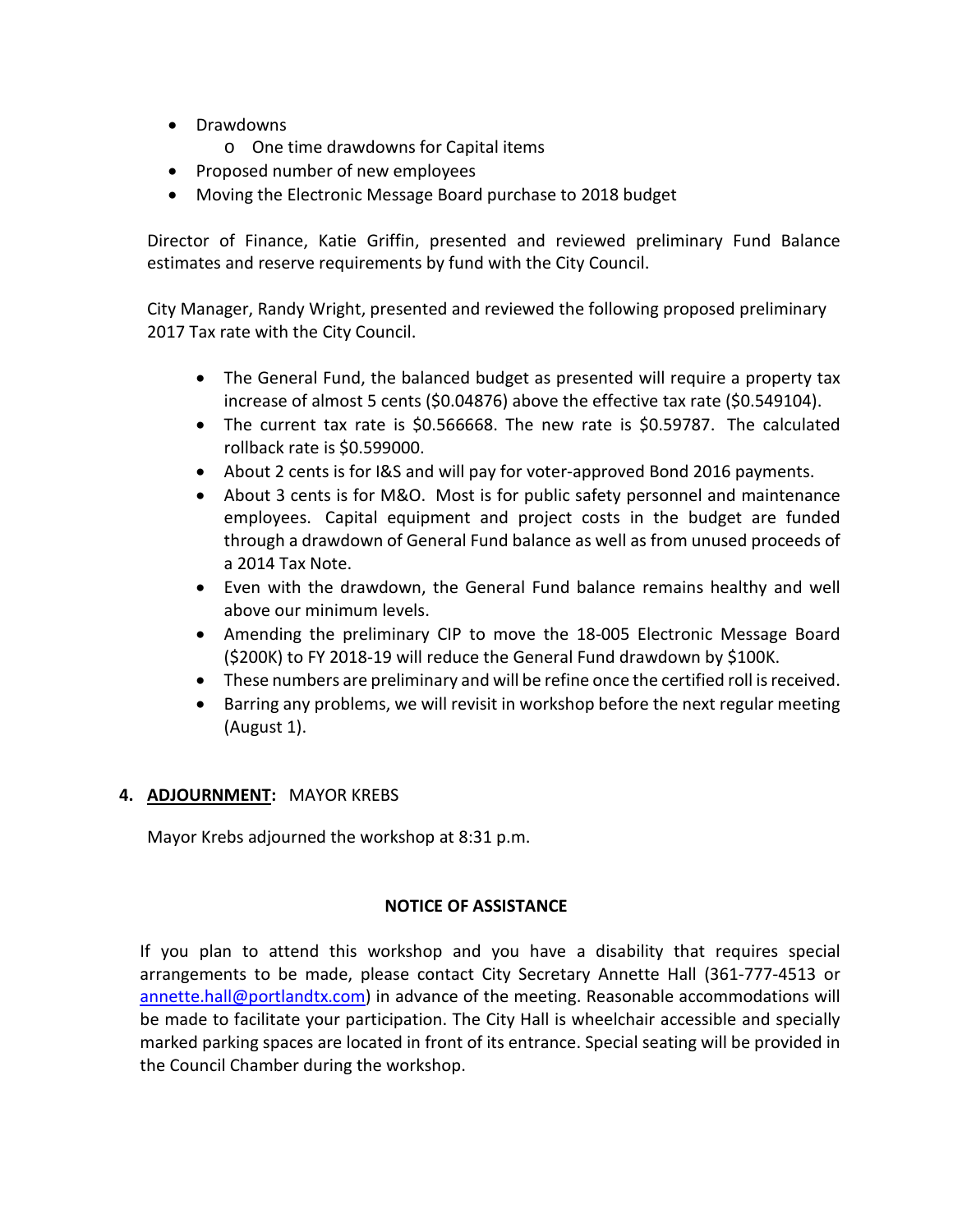## **BRAILLE IS NOT AVAILABLE**

# **Approved:**

David Krebs Mayor

\_\_\_\_\_\_\_\_\_\_\_\_\_\_\_\_\_\_\_\_\_\_\_

\_\_\_\_\_\_\_\_\_\_\_\_\_\_\_\_\_\_\_\_\_\_\_

**Attest:**

City Secretary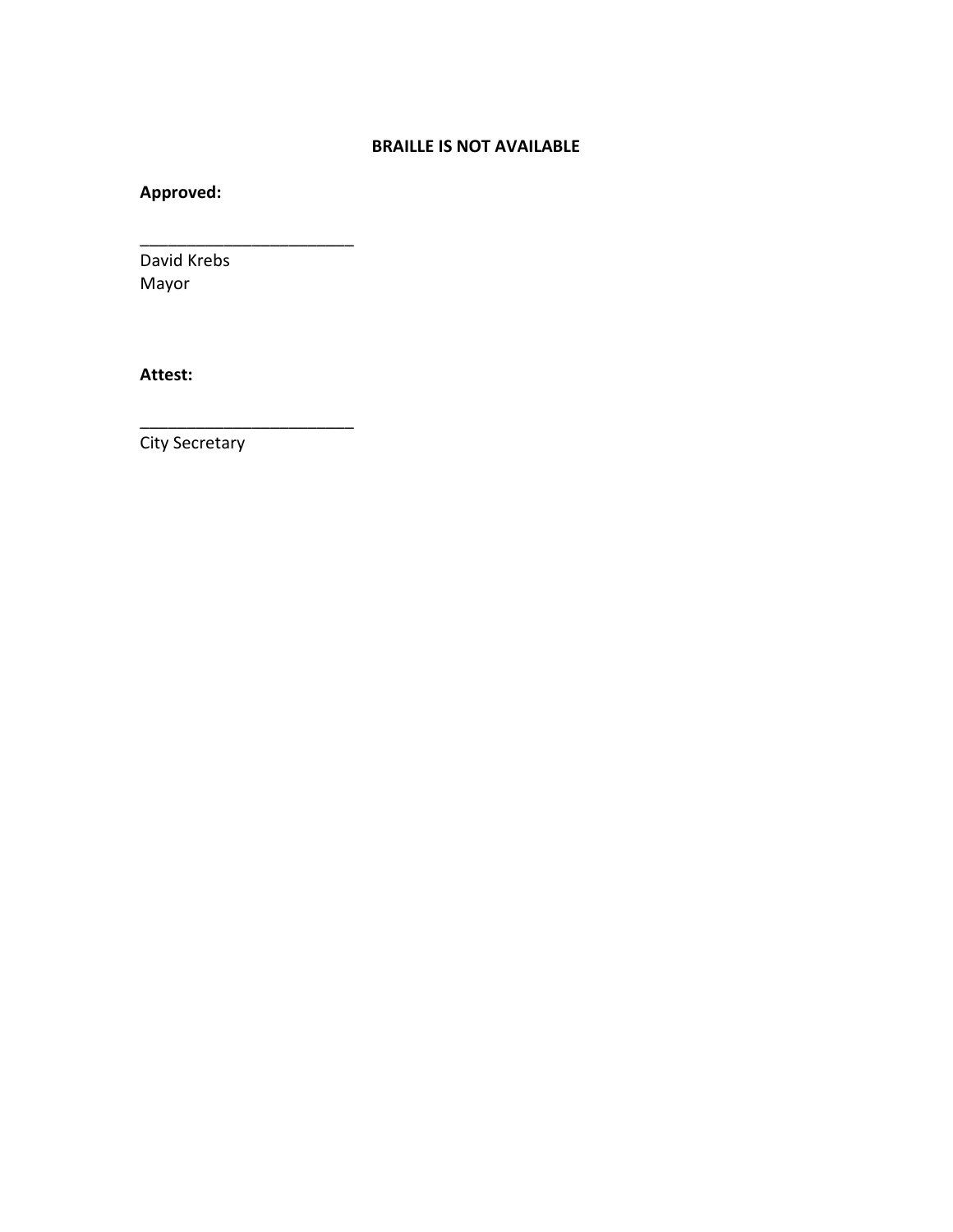

| <b>AGENDA TITLE</b> | SETTING DATES FOR PUBLIC HEARINGS<br>THE CITY COUNCIL WILL CONSIDER SETTING DATES FOR PUBLIC<br><b>HEARINGS ON THE PROPOSED TAX INCREASE.</b> |
|---------------------|-----------------------------------------------------------------------------------------------------------------------------------------------|
| <b>MEETING DATE</b> | 8/1/2017                                                                                                                                      |
| <b>DEPARTMENT</b>   | Finance                                                                                                                                       |
| <b>SUBMITTED BY</b> | Katie Griffin, Director of Finance                                                                                                            |

#### **EXECUTIVE SUMMARY**

In accordance with Truth-in-Taxation laws, the City is required to hold two public hearings on the proposed ad valorem tax rate if it exceeds the lower of the effective tax rate or the rollback rate. The dates, location and times of these hearings must be published in the newspaper and on the City website at least seven days before the first hearing. In order to set the dates of the public hearings, a recorded vote of the City Council is required.

#### **PRIOR ACTIONS OR REVIEWS**

On July 20, 2017 in a Budget Workshop, the City Council met to review the Proposed FY 2017- 2018 Budget and Proposed Tax Rate.

#### **DETAILS / STAFF ANALYSIS**

The budget process is a culmination of many months of data gathering, forecasting and determining the best uses of the City's limited resources. The Proposed Budget is presented by the City Manager at the Budget Workshop to be deliberated. The City Council evaluates proposed positions, programs, equipment purchases and capital projects; in addition to maintenance and operations expenditures. The City Council also uses this forum to decide the appropriate tax rate to fund approved budget items.

The Proposed FY 2017-18 Budget is predicated on the proposed tax rate in the table below.

|                           | 2017 Effective<br>Tax Rate (ETR) | 2017 Rollback<br>Tax Rate<br><b>PROPOSED</b> | 2016 Tax<br>Rate<br>(Prior Year) |
|---------------------------|----------------------------------|----------------------------------------------|----------------------------------|
| General Fund - M&O Rate   | \$0.350929                       | \$0.400732                                   | \$0.382364                       |
| Debt Service - I&S Rate   | 0.198939                         | 0.198939                                     | 0.184304                         |
| Total Ad Valorem Tax Rate | \$0.549868                       | \$0.599671                                   | \$0.566668                       |

The proposed tax rate will generate approximately \$154,252 in additional tax revenue for maintenance and operations(M&O) compared to the prior year's rate and \$579,948 compared to the effective tax rate.